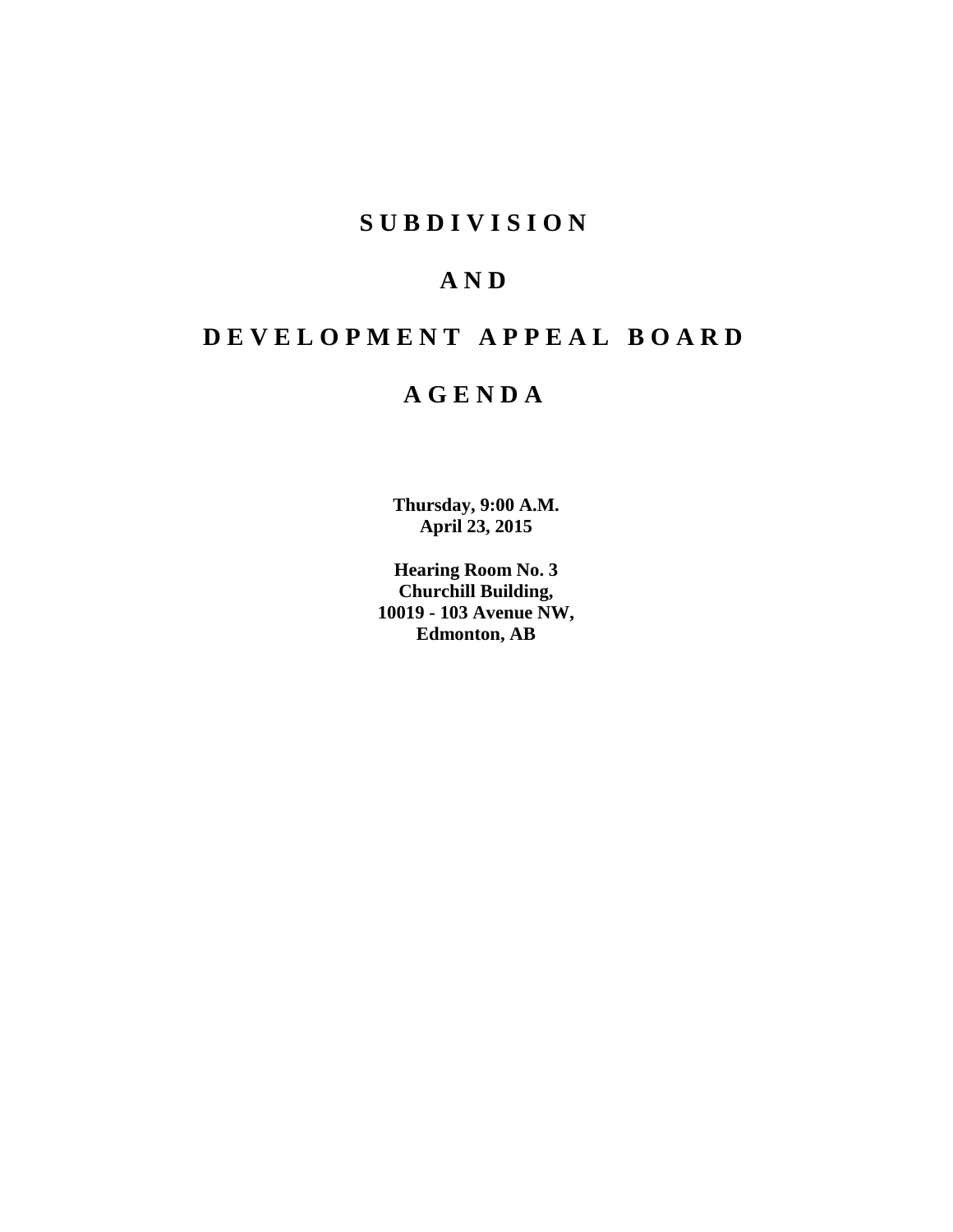### **SUBDIVISION AND DEVELOPMENT APPEAL BOARD HEARING ROOM NO. 3**

|   | 9:00 A.M. | $SDAB-D-15-081$ | Construct (3) Accessory Buildings, Accessory to an<br>existing General Industrial Use (3 concrete silos)                                     |
|---|-----------|-----------------|----------------------------------------------------------------------------------------------------------------------------------------------|
|   |           |                 | 22235 - 115 Avenue NW<br>Project No.: 162509298-001                                                                                          |
|   |           |                 |                                                                                                                                              |
| П | 1:00 P.M. | SDAB-D-15-074   | Install (1) Freestanding On-premises Sign and (1)<br>Fascia On-premises Sign (Kandath Law Office)                                            |
|   |           |                 | 10905 - 73 Avenue NW<br>Project No.: 166828870-003                                                                                           |
|   |           |                 |                                                                                                                                              |
|   | NOTE:     |                 | Unless otherwise stated, all references to "Section numbers" in this Agenda<br>refer to the authority under the Edmonton Zoning Bylaw 12800. |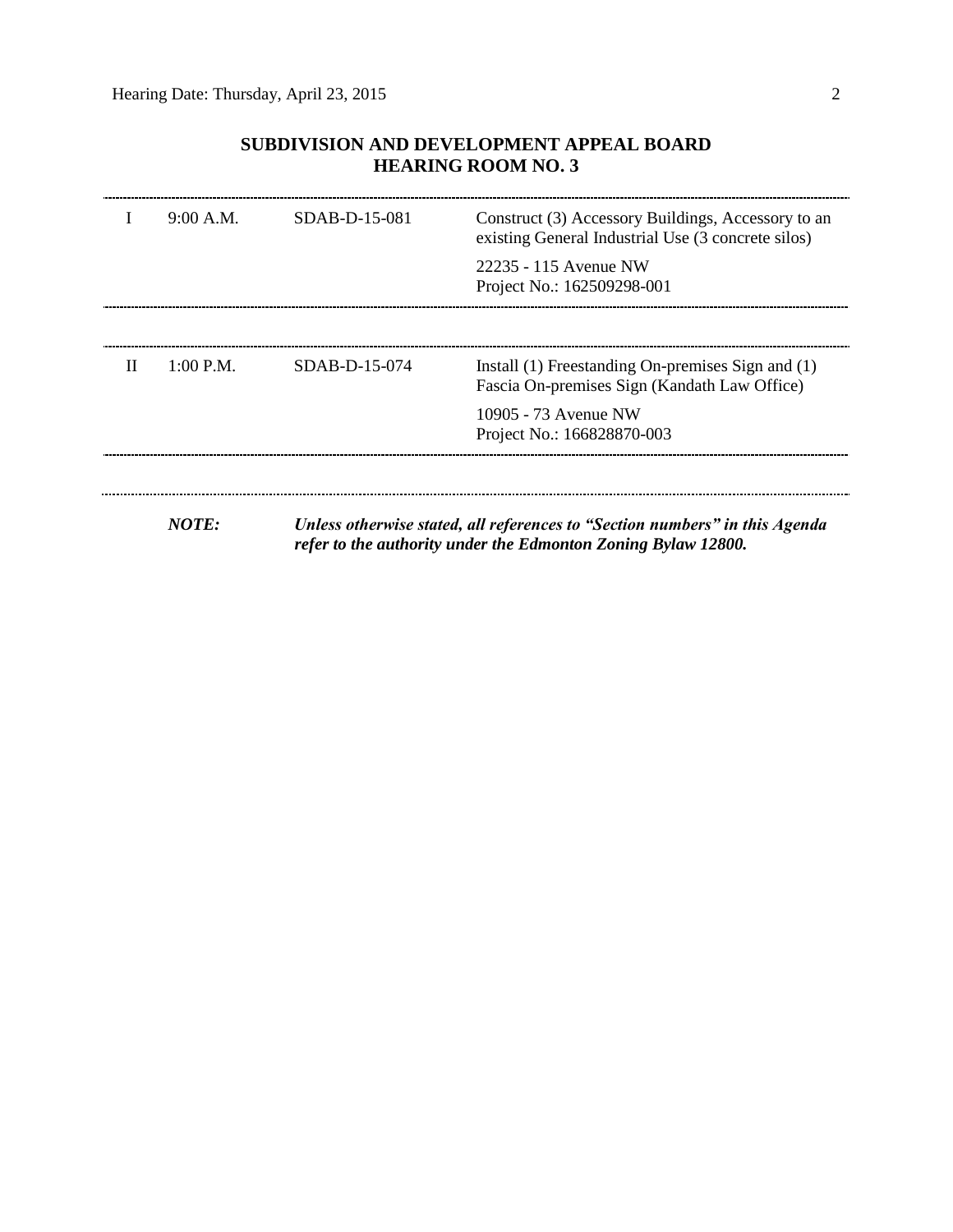| <b>ITEM I: 9:00 A.M.</b> |                                                        | FILE: SDAB-D-15-081                                                                                         |
|--------------------------|--------------------------------------------------------|-------------------------------------------------------------------------------------------------------------|
|                          | AN APPEAL FROM THE DECISION OF THE DEVELOPMENT OFFICER |                                                                                                             |
|                          | <b>APPELLANT:</b>                                      |                                                                                                             |
|                          | <b>APPLICATION NO.:</b>                                | 162509298-001                                                                                               |
|                          | <b>ADDRESS OF APPELLANT:</b>                           | 22235 - 115 Avenue NW                                                                                       |
|                          | <b>APPLICATION TO:</b>                                 | Construct (3) Accessory Buildings,<br>Accessory to an existing General<br>Industrial Use (3 concrete silos) |
|                          | <b>DECISION OF THE</b><br>DEVELOPMENT AUTHORITY:       | Refused                                                                                                     |
|                          | <b>DECISION DATE:</b>                                  | March 19, 2015                                                                                              |
|                          | <b>DATE OF APPEAL:</b>                                 | March 25, 2015                                                                                              |
|                          | MUNICIPAL DESCRIPTION<br>OF SUBJECT PROPERTY:          | 22235 - 115 Avenue NW                                                                                       |
|                          | <b>LEGAL DESCRIPTION:</b>                              | Plan 0020287 Blk 1 Lot 5                                                                                    |
|                          | ZONE:                                                  | <b>IM Medium Industrial Zone</b>                                                                            |
|                          | <b>OVERLAY:</b>                                        | N/A                                                                                                         |
|                          | <b>STATUTORY PLAN:</b>                                 | Winterburn Industrial Area Structure Plan                                                                   |
|                          |                                                        |                                                                                                             |

#### DEVELOPMENT OFFICER'S DECISION

REFUSED - The proposed development is refused for the following reasons:

The proposed development does not conform to the regulations of the Edmonton Zoning Bylaw, Section 420.4(4) maximum height. Proposed height is 31.6 m, maximum height of the Zone is 18 m. They are in excess of 13.6 m above the maximum height of the zone.

Section 11.4(2) of the Zoning Bylaw, the Development Officer does not have variance power to permit any building or structure in excess of the maximum height of the zone. Therefore the proposed development to construct three (3) accessory buildings is refused.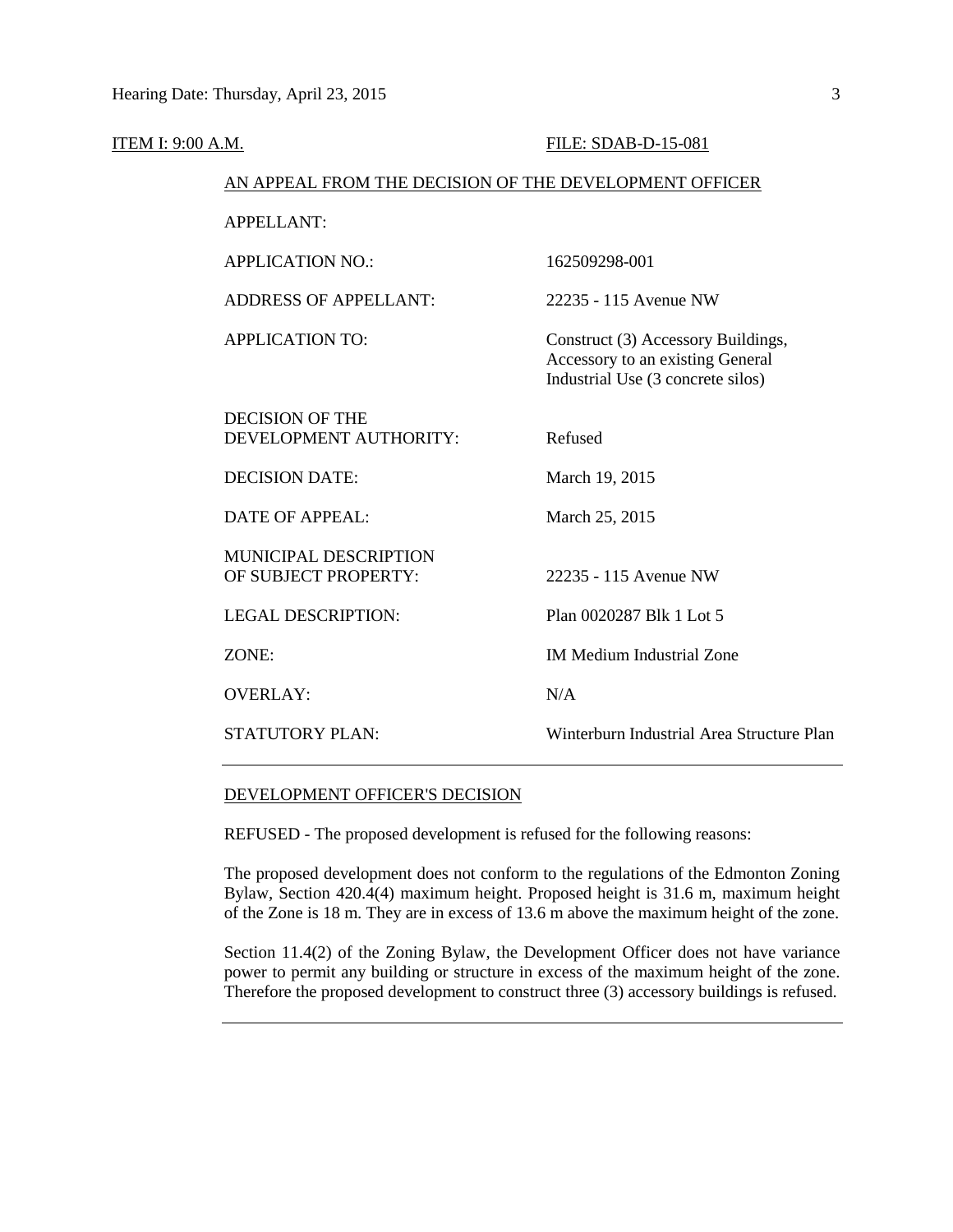#### APPELLANT'S SUBMISSION

Application to install 3 cement storage silos 32m high was refused as local zone height restriction is 18m. Applicant is a local supplier of high performance concrete to the Edmonton region? the Silo construction is necessary to meet the current infrastructure needs/ demands (bridges, overpasses, walkways, foundations, condo structures, etc) of the City of Edmonton and local developers of the region. The silos will feed the cement necessary for the current plant expansion program approved under development permit 149161706-001. An existing building on the property stands 27m.tall. Other bulk storage tanks in the local zone stand at a similar height to the proposed development.

#### SUBDIVISION AND DEVELOPMENT APPEAL BOARD OFFICER'S COMMENTS

**General Industrial Uses** is a Permitted Use in the IM Medium Industrial Zone, Section 420.2(5).

Under Section 7.5(2), **General Industrial Uses** means development used principally for one or more of the following activities:

- a. the processing of raw materials;
- b. the making, manufacturing or assembling of semi-finished or finished goods, products or equipment;
- c. the cleaning, servicing, repairing or testing of materials, goods and equipment normally associated with industrial or commercial businesses or cleaning, servicing and repair operations to goods and equipment associated with personal or household use, where such operations have impacts that would make them incompatible in Non-industrial Zones;
- d. the storage or transshipping of materials, goods and equipment;
- e. the distribution and sale of materials, goods and equipment to institutions or industrial and commercial businesses for their direct use or to General Retail Stores or other sales Use Classes defined in this Bylaw for resale to individual customers; or
- f. the training of personnel in general industrial operations.

This Use Class includes vehicle body repair and paint shops. This Use Class does not include Major Impact Utility Services and Minor Impact Utility Services or the preparation of food and beverages for direct sale to the public.

Section 50.1(2) states Accessory Uses and Buildings are permitted in a Zone when Accessory to a principal Use which is a Permitted Use in that same Zone and for which a Development Permit has been issued.

Section 50.2(1) states in any Zone other than a Residential or a Natural Area Zone, an Accessory building or structure is subject to the Development Regulations for that Zone.

Section 420.4(4) states the maximum Building Height shall be 18.0 metres.

**The Development Officer determined the maximum Building Height is 18.0 metres. The proposed development provides a Building Height of 31.6 metres, which is in excess of the maximum by 13.6 metres.**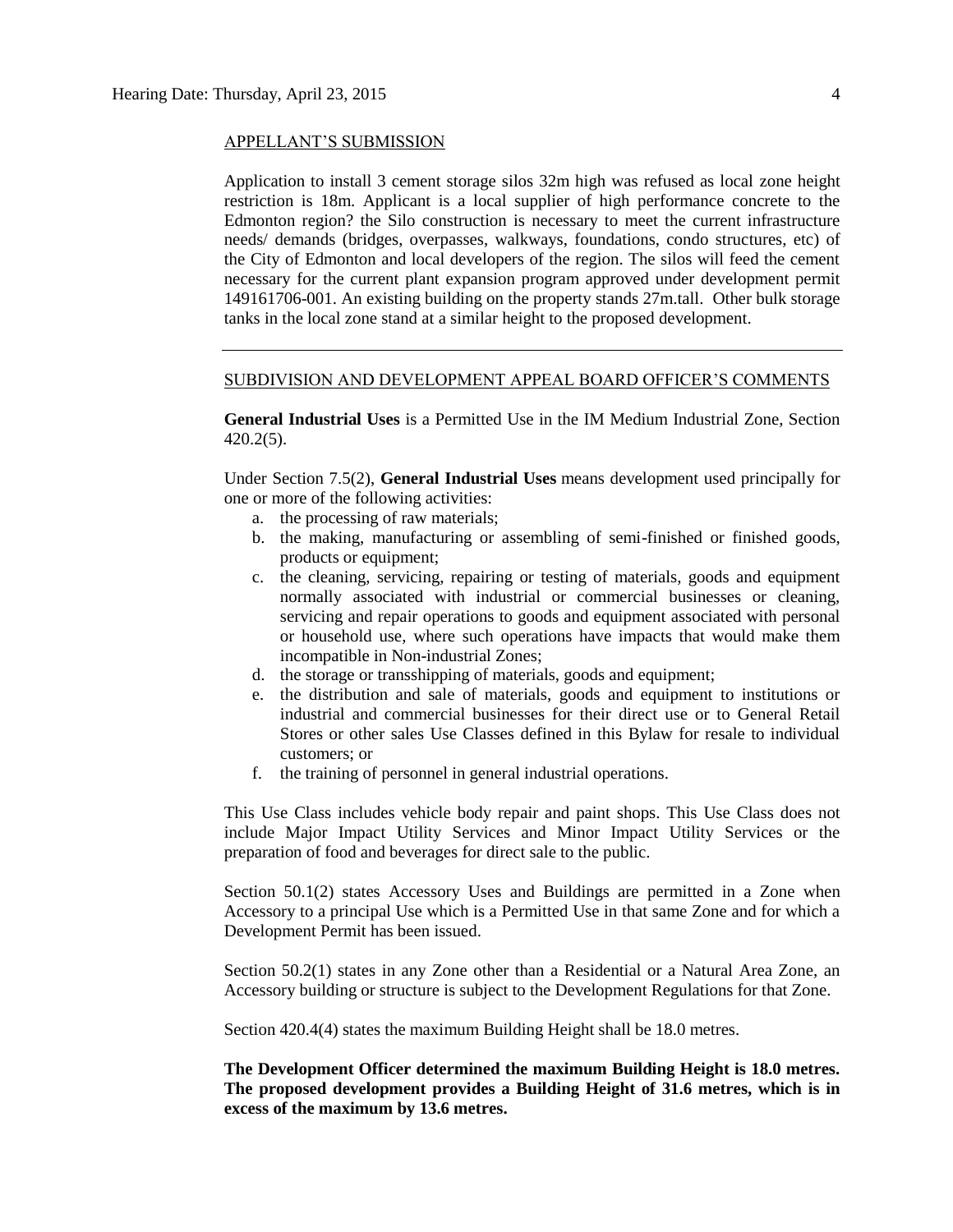Under Section 6.1(49), **Height** means, when used with reference to a building or structure, the vertical distance between the horizontal plane through grade and a horizontal plane through:

- a. the highest point of the roof in the case of a building with a flat roof or a roof having a slope of less than 20 degrees; and
- b. The average level between eaves and ridges in the case of a pitched, gambrel, mansard or hipped roof, or a roof having a slope of more than 20 degrees; provided that in such cases the ridge line of the roof shall not extend more than [1.5](javascript:void(0);)  [me](javascript:void(0);)tres above the maximum permitted building Height of the Zone or in the case of a Garage Suite the maximum permitted building Height in accordance with [Section](http://webdocs.edmonton.ca/zoningbylaw/ZoningBylaw/Part1/Special_Land/87_Garage_and_Garden_Suites.htm)  [87](http://webdocs.edmonton.ca/zoningbylaw/ZoningBylaw/Part1/Special_Land/87_Garage_and_Garden_Suites.htm) of this Bylaw.



Section 420.1 states the purpose of the IM Medium Industrial Zone is to provide for manufacturing, processing, assembly, distribution, service and repair Uses that carry out a portion of their operation outdoors or require outdoor storage areas. Any nuisance associated with such Uses should not generally extend beyond the boundaries of the Site. This Zone should normally be applied on the interior of industrial areas adjacent to collector and local industrial public roadways such that Uses are separated from any adjacent residential areas by a higher quality Industrial or Commercial Zone.

#### NOTICE TO APPLICANT/APPELLANT

Provincial legislation requires that the Subdivision and Development Appeal Board issue its official decision in writing within fifteen days of the conclusion of the hearing. Bylaw No. 11136 requires that a verbal announcement of the Board's decision shall be made at the conclusion of the hearing of an appeal, but the verbal decision is not final nor binding on the Board until the decision has been given in writing in accordance with the Municipal Government Act.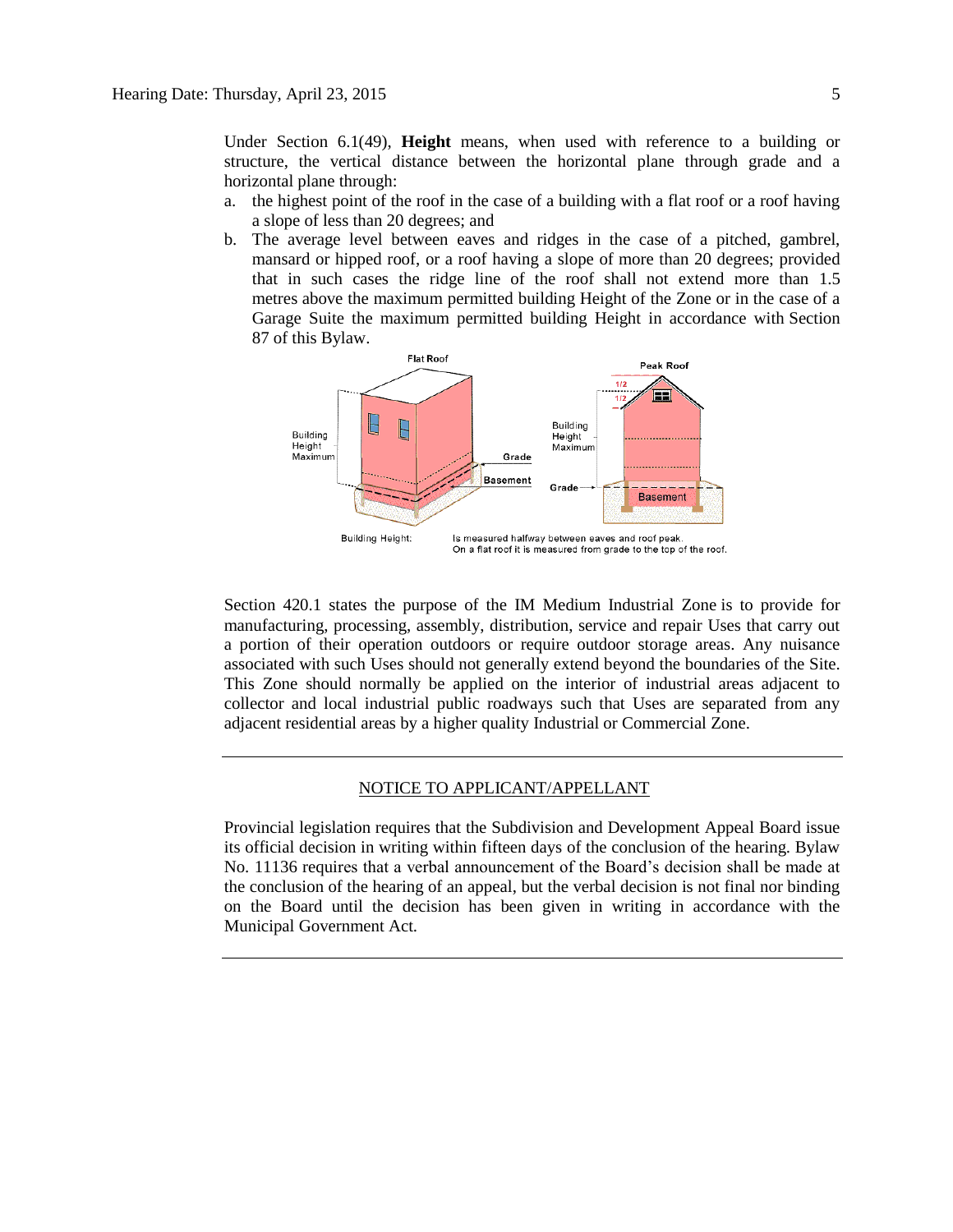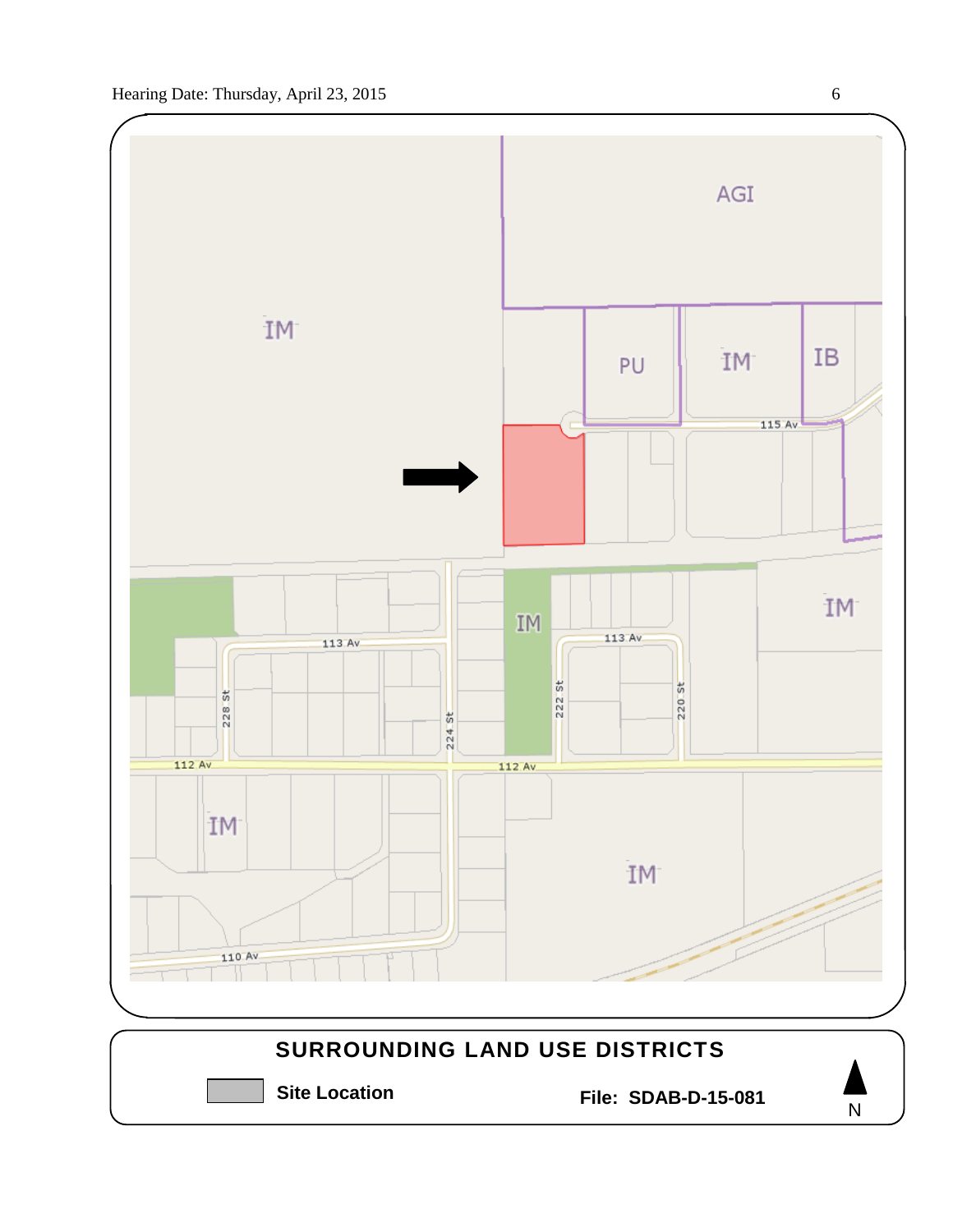| ITEM II: 1:00 P.M.                                     |                                                  | FILE: SDAB-D-15-074                                                                                  |
|--------------------------------------------------------|--------------------------------------------------|------------------------------------------------------------------------------------------------------|
| AN APPEAL FROM THE DECISION OF THE DEVELOPMENT OFFICER |                                                  |                                                                                                      |
|                                                        | <b>APPELLANT:</b>                                |                                                                                                      |
|                                                        | <b>APPLICATION NO.:</b>                          | 166828870-003                                                                                        |
|                                                        | <b>ADDRESS OF APPELLANT:</b>                     | 10905 - 73 Avenue NW                                                                                 |
|                                                        | <b>APPLICATION TO:</b>                           | Install (1) Freestanding On-premises Sign<br>and (1) Fascia On-Premises Sign (Kandath<br>Law Office) |
|                                                        | <b>DECISION OF THE</b><br>DEVELOPMENT AUTHORITY: | Refused                                                                                              |
|                                                        | <b>DECISION DATE:</b>                            | March 16, 2015                                                                                       |
|                                                        | <b>DATE OF APPEAL:</b>                           | March 25, 2015                                                                                       |
|                                                        | MUNICIPAL DESCRIPTION<br>OF SUBJECT PROPERTY:    | 10905 - 73 Avenue NW                                                                                 |
|                                                        | <b>LEGAL DESCRIPTION:</b>                        | Plan 5718AE Blk 29 Lot 27                                                                            |
|                                                        | ZONE:                                            | RA7 Low Rise Apartment Zone                                                                          |
|                                                        | <b>OVERLAY:</b>                                  | Medium Scale Residential Infill Overlay                                                              |
|                                                        | STATUTORY PLAN:                                  | 109 Street Corridor Area Redevelopment<br>Plan                                                       |
|                                                        |                                                  |                                                                                                      |

#### DEVELOPMENT OFFICER'S DECISION

REFUSED - The proposed development is refused for the following reasons:

Revised Decision:

A Major Home Based Business shall have no exterior display or advertisement other than an identification plaque or Sign a maximum of 20 cm  $\frac{1}{x}$  30.5 cm in size located on the Dwelling (Reference Section 75.1).

Proposed Fascia Sign: 182.8 cm x 122 cm Proposed Fascia Sign Area: 2.23 m2 Exceeds by: 2.17 m2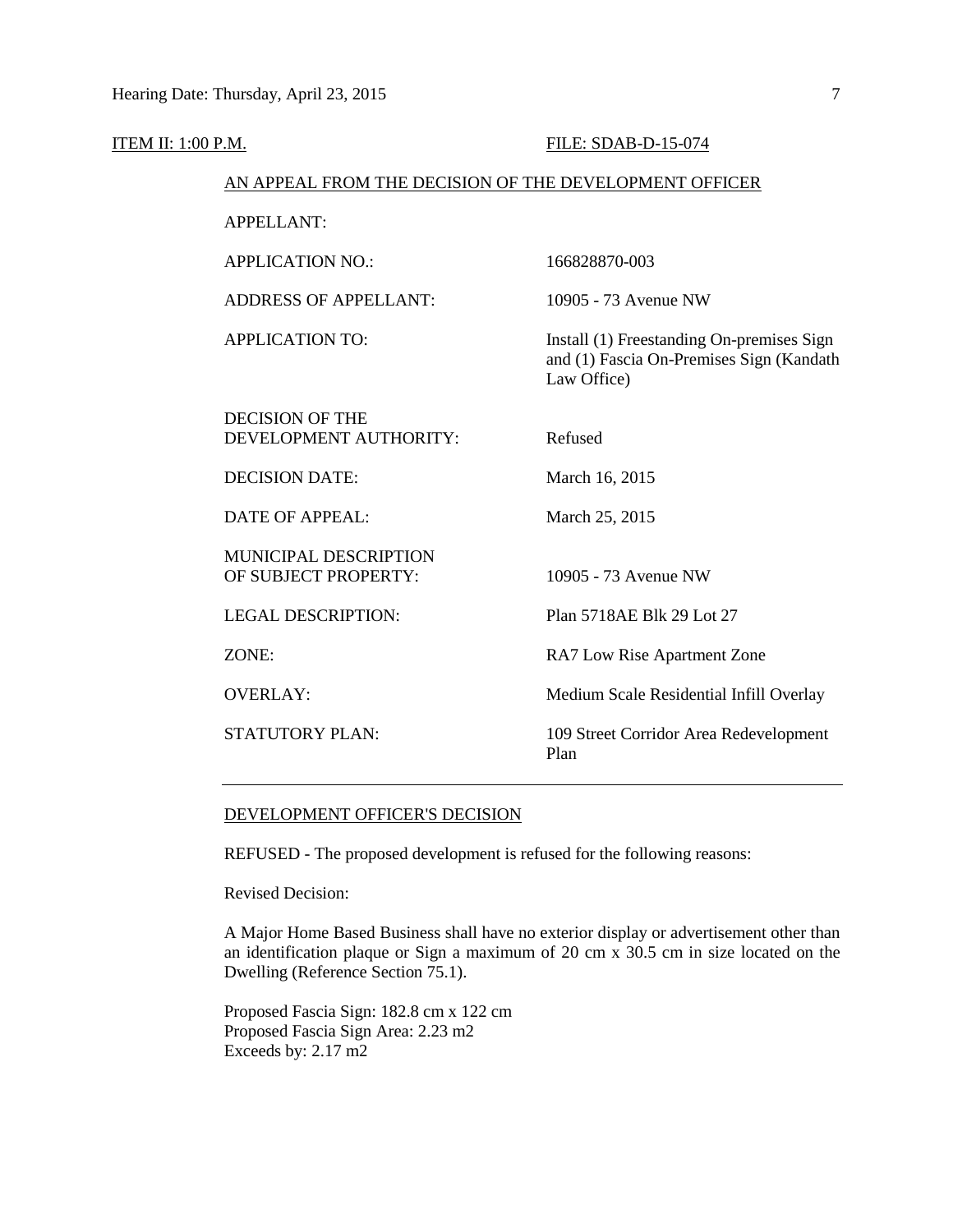Freestanding On-premises Sign - Not Permitted as per Section 75.1.

Note: Previous Development Permit (166828870-001) has been cancelled as the permit was issued in material error (Reference Section 17.2(1)(d)).

#### APPELLANT'S SUBMISSION

I run a Law firm out of the premises. I have been very beneficial to this community as many of the local residents have already used my services. The signage that I am requesting will not in a any shape or manner effect the layout of this area. This property is located on the Southwest corner of 109 Street and 73 Avenue. This property is right on 109 Street and 73 Avenue. As well, it is within the 109 Street development corridor approved in 2013. There are multiple businesses and offices in the surrounding area especially on 72 Avenue. These businesses and churches all have large permanent signs. Some of them are permanent steel structures. I can provide pictures of the surrounding areas

#### SUBDIVISION AND DEVELOPMENT APPEAL BOARD OFFICER'S COMMENTS

A **Major Home Based Business** is a Discretionary Use in the RA7 Low Rise Apartment Zone, Section 210.3(9).

**Fascia On-premises Signs** is a Permitted Use in the RA7 Low Rise Apartment Zone, Section 210.2(8).

Under Section 7.9(2) **Fascia On-premises Signs** means any Sign painted on or attached to an exterior building wall, or any other permitted structure, on which a two dimensional representation may be placed. The Copy on such a Sign identifies or advertises a business, activity, service or product located on the premises or Site where the Sign is displayed.

**Freestanding On-Premises Signs** is a Discretionary Use in the RA7 Low Rise Apartment Zone, Section 210.3(16).

Under Section 7.9(4) **Freestanding On-Premises Signs** means any Sign supported independent of a building, displaying Copy that identifies or advertises a business, activity, service or product located on the premises or Site where the Sign is displayed.

Section 75 states a Major Home Based Business shall comply with the following regulations:

1. there shall be no exterior display or advertisement other than an identification plaque or Sign a maximum of 20 centimetres by 30.5 centimetres in size located on the Dwelling.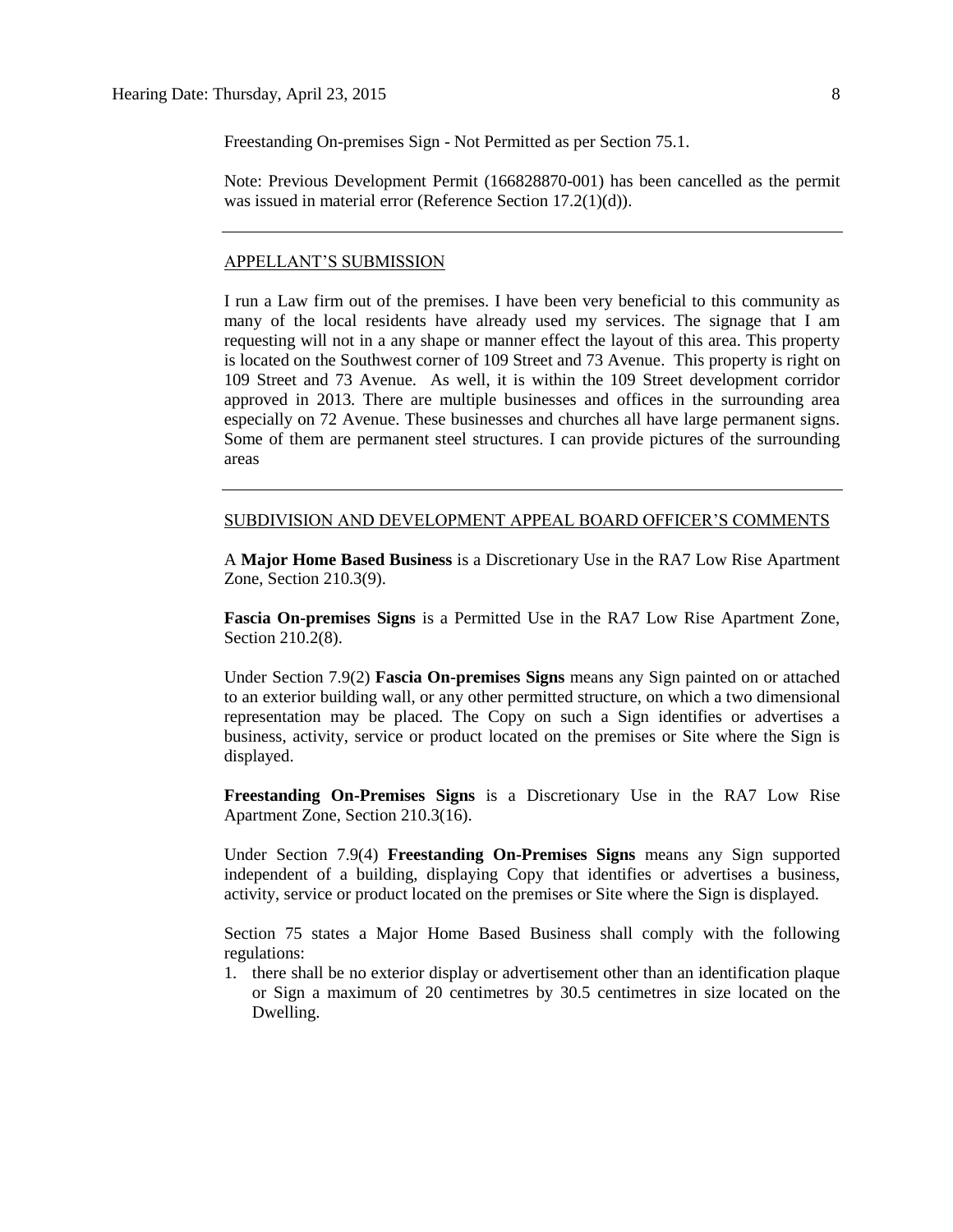**The Development Officer determined only a Fascia On-premises Sign no larger than 0.20 metres by 0.305 metres is allowed. The proposed development provides a Fascia On-premises Sign measuring 1.828 metres by 1.22 metres, which is in excess of the maximum by 1.62 metres by 0.915 metres and exceeds the maximum area by 2.17 square metres**

**The proposed development also provides a Freestanding On-premises Sign, which is not permitted as per Section 75.1.**

Under Section 6.2(24), **Sign Area** means the entire area of the Sign on which Copy is intended to be placed. In the case of double-faced or multi-faced Sign, only half of the area of each face of the Sign used to display advertising Copy shall be used in calculating the total Sign Area.

Under Section 6.2(11), **Identification Signs** means a Sign which contains only the name and addresses of a building, Site, premises or occupants and the activity carried on in the building, Site or premises, but does not include any other advertising Copy.

Section 210.1 states the purpose of the RA7 Low Rise Apartment Zone is to provide a Zone for Low Rise Apartments.

Section 823.1 states the purpose of the Medium Scale Residential Infill Overlay is to accommodate the development of medium-scale infill housing in Edmonton's mature residential neighbourhoods in a manner that ensures compatibility with adjacent properties while maintaining or enhancing a pedestrian-friendly streetscape.

The following permit applications were appealed to the Subdivision and Development Appeal Board:

| <b>Application</b><br><b>Number</b>   | <b>Description</b>                                                                                                                        | <b>Decision</b>                                                                                                                                                                                                                                                                                                 |
|---------------------------------------|-------------------------------------------------------------------------------------------------------------------------------------------|-----------------------------------------------------------------------------------------------------------------------------------------------------------------------------------------------------------------------------------------------------------------------------------------------------------------|
| 151219046-003<br><b>SDAB-D-15-026</b> | To operate a Major Home<br>Based<br><b>Business</b><br>(Administration office and<br>equipment<br>storage<br>for<br>landscaping services) | February 20, 2015; the appeal be<br>and the decision of<br>DENIED<br>approval by the Development<br>Authority CONFIRMED subject to<br>conditions.                                                                                                                                                               |
| 134196563-002<br><b>SDAB-D-13-044</b> | a Major<br>Home<br>Operate<br><b>Business</b><br>Based<br>(Law)<br>Office).                                                               | March 22, 2013; that the appeal be<br><b>ALLOWED</b><br>the<br>and<br>DEVELOPMENT GRANTED and<br>the requirement that a Major Home<br>Based Business shall not be allowed<br>within the same principal Dwelling<br>containing a Secondary Suite as per<br>Section $75(10)$ be waived, subject<br>to conditions. |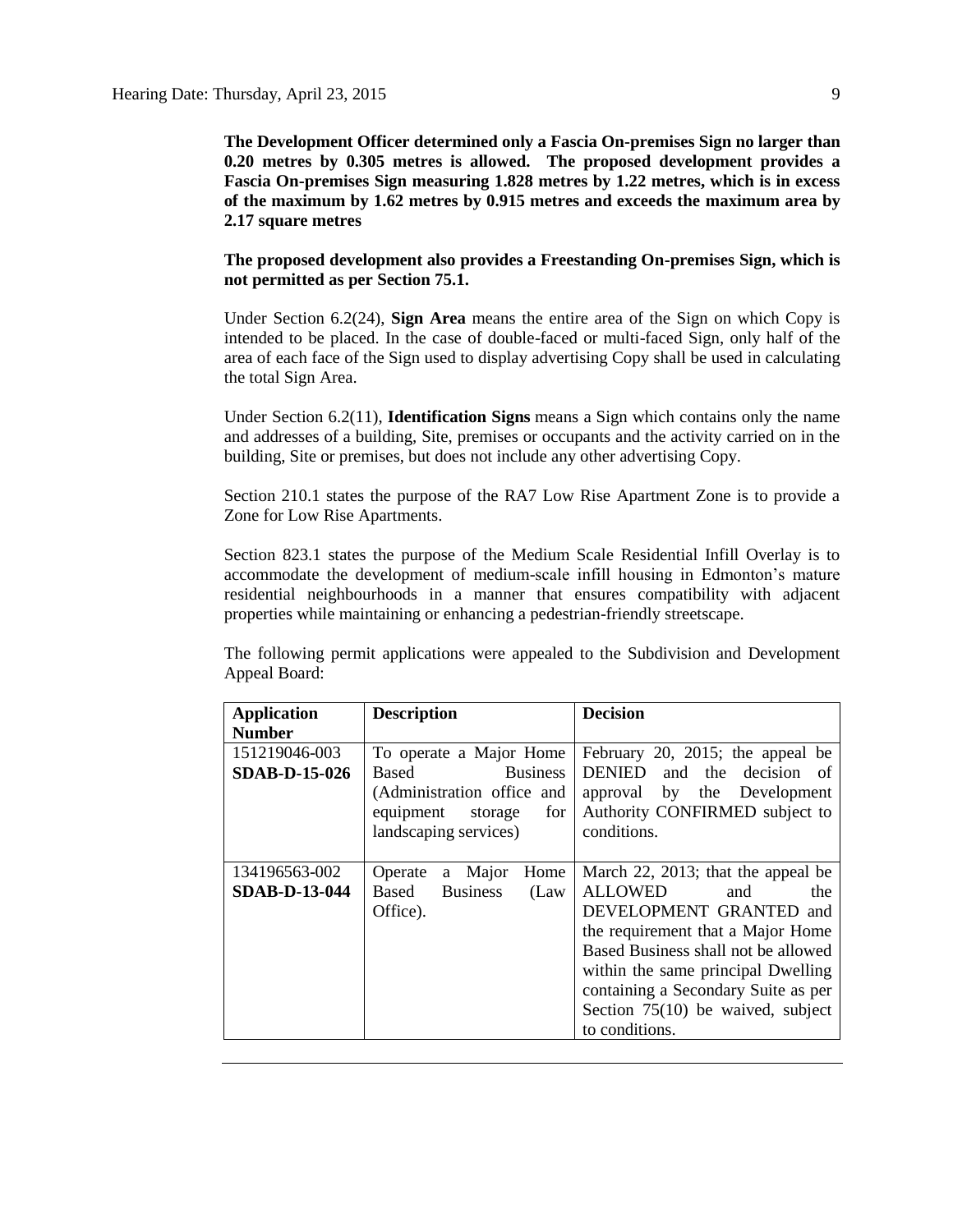#### NOTICE TO APPLICANT/APPELLANT

Provincial legislation requires that the Subdivision and Development Appeal Board issue its official decision in writing within fifteen days of the conclusion of the hearing. Bylaw No. 11136 requires that a verbal announcement of the Board's decision shall be made at the conclusion of the hearing of an appeal, but the verbal decision is not final nor binding on the Board until the decision has been given in writing in accordance with the Municipal Government Act.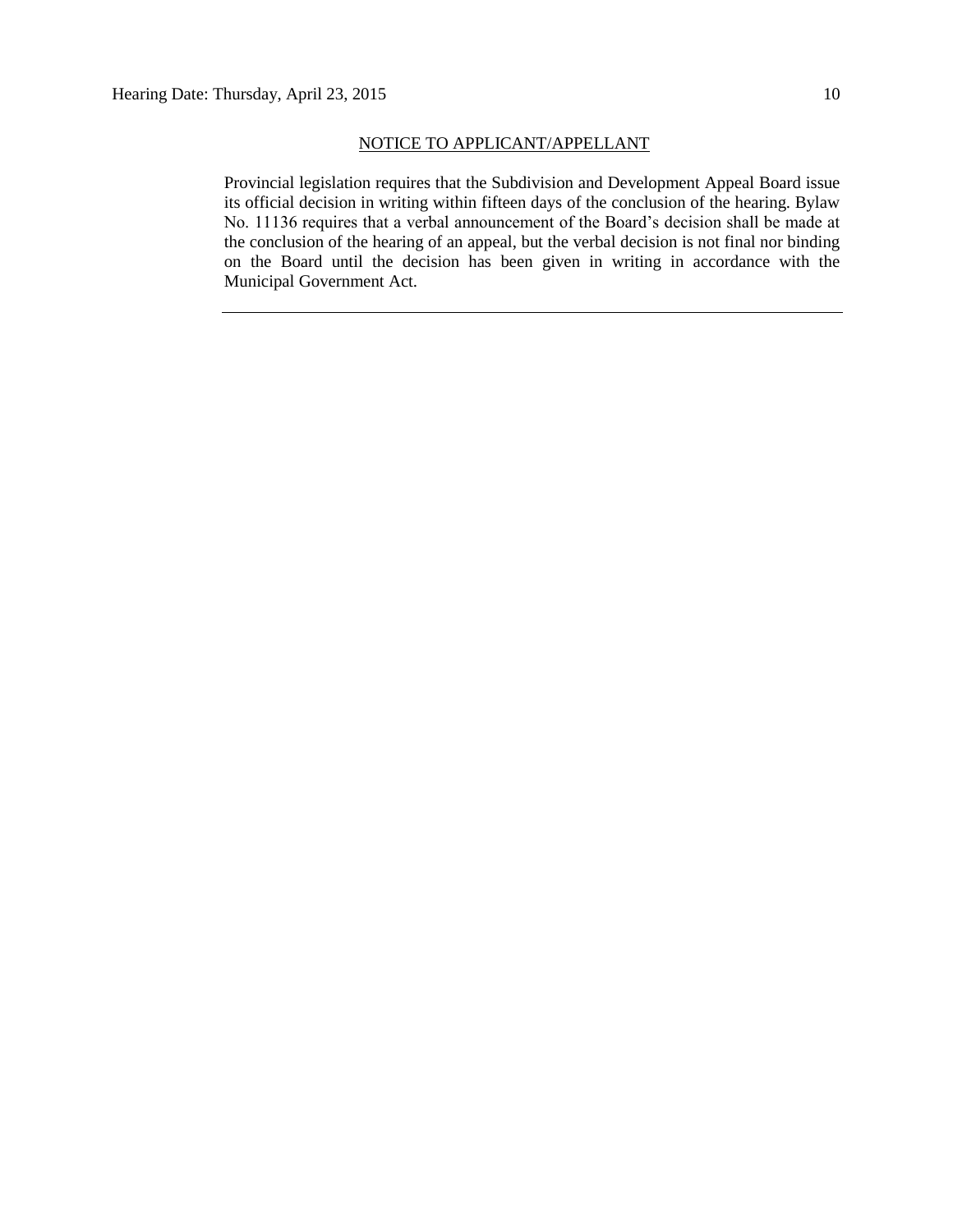